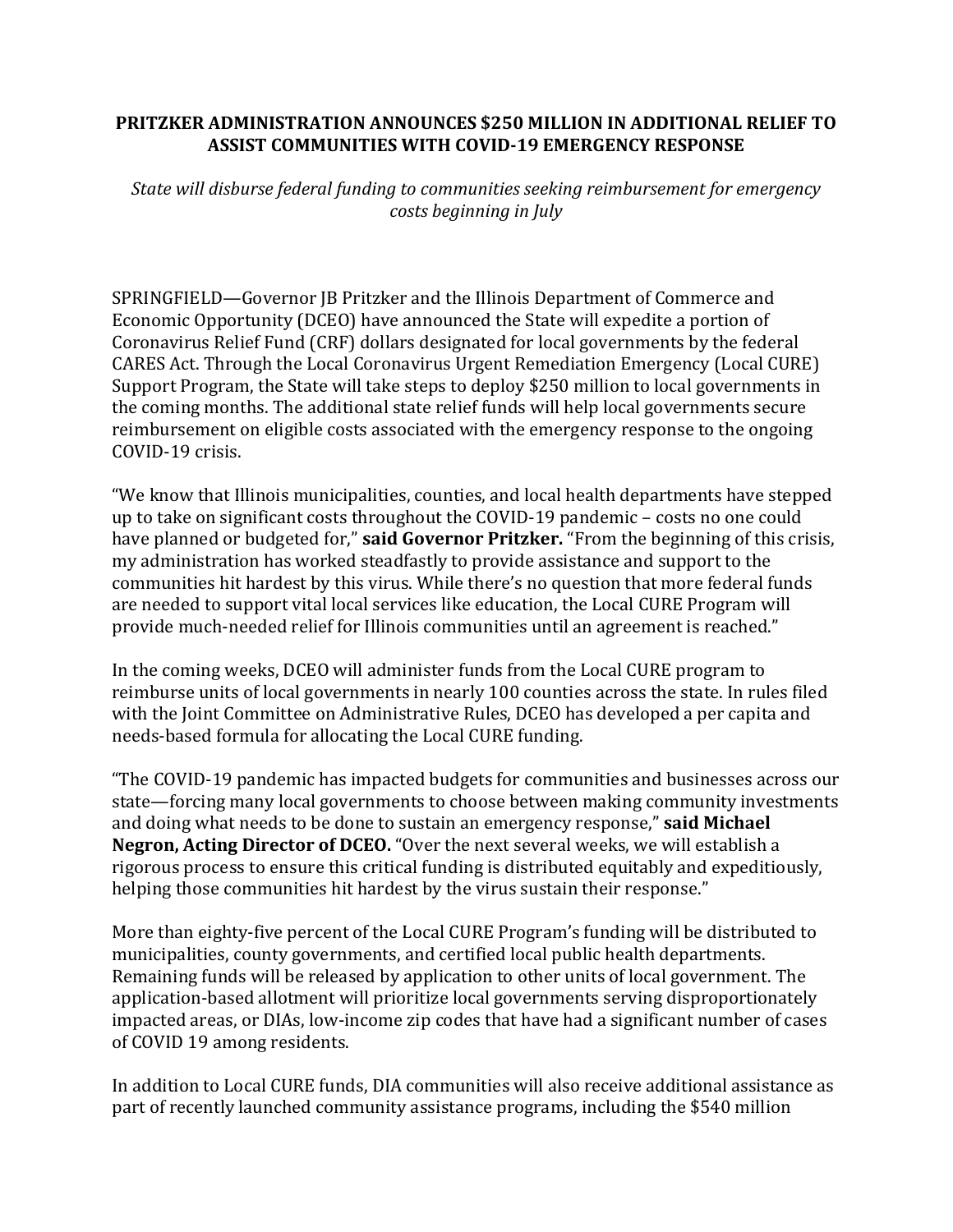Business Interruption Grants (BIG) and \$25 million Rebuild Distressed Communities programs.

Costs eligible for reimbursement are defined by the [US Treasury](https://home.treasury.gov/system/files/136/Coronavirus-Relief-Fund-Guidance-for-State-Territorial-Local-and-Tribal-Governments.pdf) and are those incurred due to the public health emergency response to the COVID–19 pandemic. These costs include public safety, public health, PPE materials, and more. In the coming weeks, DCEO will release a detailed process for local governments to submit eligible costs for review. Costs must be incurred since March 1, 2020 and may not be accounted for in the budget most recently approved as of March 27, 2020.

"The local government response to the COVID-19 pandemic necessitated unanticipated and significant expenditures to provide essential public health and safety services to protect Illinois residents," **said Joe McCoy, Executive Director of the Illinois State Association of Counties. "**Local officials throughout the state greatly appreciate the work of the General Assembly and Pritzker Administration to provide significant funding through the Local CURES program. These critical funds are badly needed to help offset the costs to local governments associated with the emergency response."

Only local governments outside Chicago-Cook and the collar counties will be eligible for Local CURES funding; Cook, DuPage, Will, Kane, and Lake counties have already received direct allocations Coronavirus Relief Fund dollars under the federal CARES Act.

"We appreciate the Governor and his Administration's ongoing support during these unprecedented times for deploying programs from the Federal Cares Act to help those affected by the COVID," **said Jason Ashmore, President of the Southern Illinois Mayors Association and Mayor of Sesser.** "We will continue to work with the Governor and his administration to address the economic shortcomings our communities and businesses have endured as a result from the COVID-19 virus."

In a process that will begin as early as July, local governments will be able to make their claims and receive reimbursement on eligible expenses. Municipalities, counties, and local public health department allotments will be determined in rules. All other units of local government are being encouraged to review and submit for an application that will be made available on July 1 on [DCEO's website.](https://www2.illinois.gov/dceo/Pages/default.aspx) 

"As president of the Southwestern Illinois council of mayors we appreciate the work that governor Pritzker and the DCEO Are doing, to work with local municipalities throughout the state, to provide funding and reimbursement for cost incurred due to COVID-19," **said Mark Kupsky, President of the Southwestern Council of Mayors and Mayor of Fairview Heights.** "As a local Mayor, all of our cities have incurred unplanned expenses Related to fighting this pandemic, so the funds provided by the cure allotment will help us with reimbursement of expenditures that our Cities have incurred."